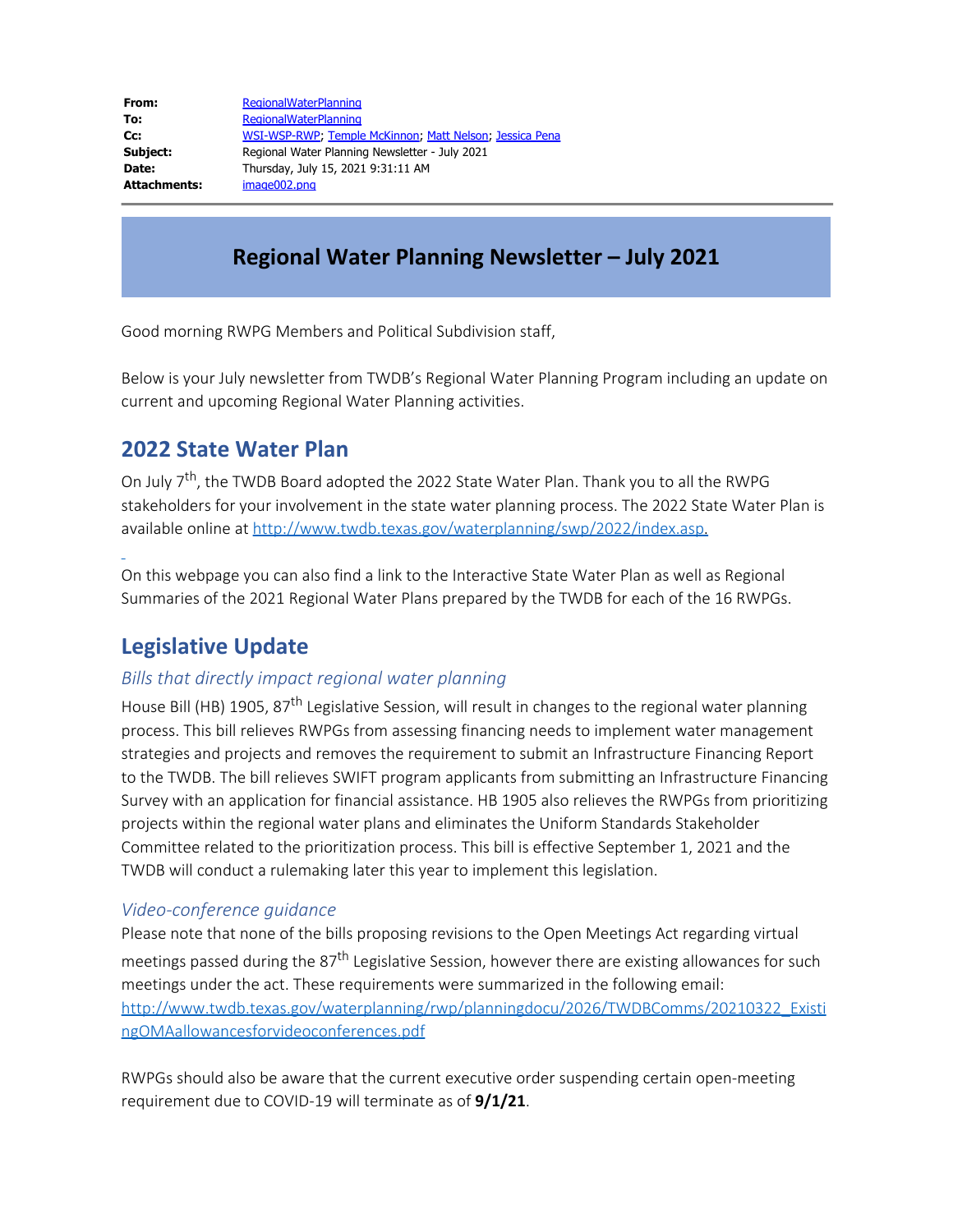### **Rulemaking**

#### *Updates to rules pamphlet and public notice quick reference*

The TWDB has updated the regional and state water planning rules pamphlet and public notice quick reference and public notice tool to reflect the recently revised rules effective 5/27/21. Links for these documents are provided below:

- Regional and state water planning rules pamphlet: [http://www.twdb.texas.gov/waterplanning/rwp/planningdocu/2026/projectdocs/RWP\\_R](http://www.twdb.texas.gov/waterplanning/rwp/planningdocu/2026/projectdocs/RWP_RulePamphlet.pdf) [ulePamphlet.pdf](http://www.twdb.texas.gov/waterplanning/rwp/planningdocu/2026/projectdocs/RWP_RulePamphlet.pdf)
- Regional water planning public notice quick reference document: [http://www.twdb.texas.gov/waterplanning/rwp/planningdocu/2026/projectdocs/RWP\\_N](http://www.twdb.texas.gov/waterplanning/rwp/planningdocu/2026/projectdocs/RWP_NoticeQuickReference.pdf) [oticeQuickReference.pdf](http://www.twdb.texas.gov/waterplanning/rwp/planningdocu/2026/projectdocs/RWP_NoticeQuickReference.pdf)
- Regional water planning public notice quick reference tool: [http://www.twdb.texas.gov/waterplanning/rwp/planningdocu/2026/projectdocs/RWP\\_P](http://www.twdb.texas.gov/waterplanning/rwp/planningdocu/2026/projectdocs/RWP_PublicNoticeTool.xlsx) [ublicNoticeTool.xlsx](http://www.twdb.texas.gov/waterplanning/rwp/planningdocu/2026/projectdocs/RWP_PublicNoticeTool.xlsx)

#### *Upcoming rulemaking – guidance principles review*

The TWDB received numerous preliminary input comments on the state water planning guidance principles and potential rulemaking topics. Staff is reviewing the feedback received and will take this into consideration during a formal rulemaking process to occur later this year.

## **2026 Regional Water Plan Initial Contracts**

Contract packets for each region have been distributed to the RWPG Administrators for execution. Please review and execute these contracts as soon as possible, as they must be signed by both the external party and the TWDB by **8/31/21**.

## **Pre-planning/Coordination Meetings**

Guidance for pre-planning and coordination meetings has been sent to the RWPGs. At a minimum, the RWPG must receive public input on the development of the 2026 Regional Water Plan and must discus the potential process for how they will conduct interregional coordination. The intent of the new interregional coordination requirement is for there to be deliberate discussion on these efforts. The Interregional Planning Council identified the need for coordination efforts throughout the planning cycle rather than only towards the end.

The TWDB provided process examples and strategy and project data from the 2021 Regional Water Plans that can be used to assist with interregional coordination. Pre-planning meetings should be held in 2021 before technical work begins. The TWDB intends to release the first set of projections data at the end of 2021.

Past communications to RWPGs on this effort may be found on the TWDB communications page at:

<http://www.twdb.texas.gov/waterplanning/rwp/planningdocu/2026/TWDBcomms.asp>

• The strategy and project data provided as a reference for this task may be found under Task 10 on the 2026 Regional Water Plan document page <http://www.twdb.texas.gov/waterplanning/rwp/planningdocu/2026/documents.asp>

## **Projections Timeline**

Population projections for the 2026 Regional Water Plans will be newly developed based on the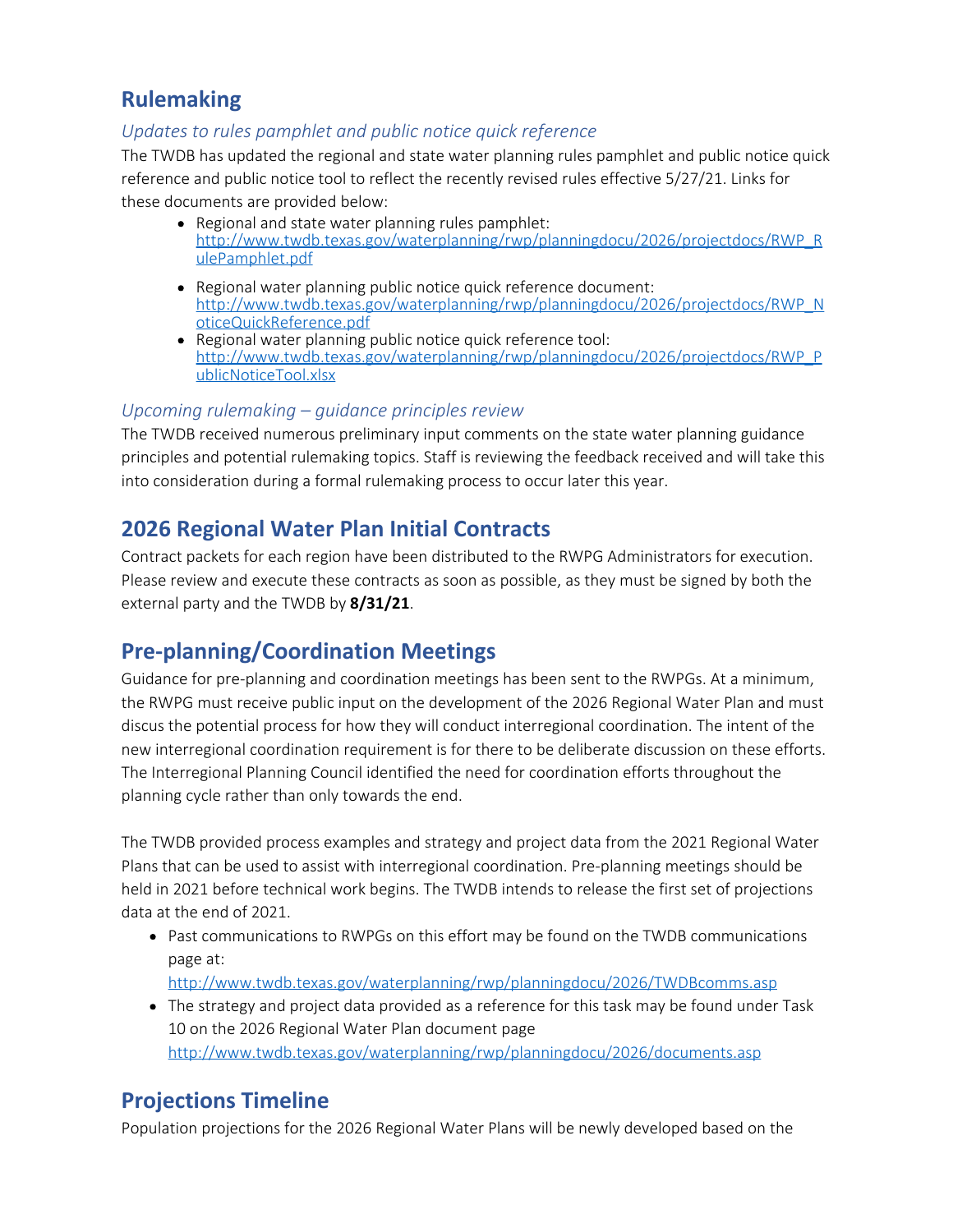2020 Census and State Data Center projections. Delivery of the draft projections always occurs later in Census cycles and this cycle has been further delayed due to COVID impacts on the 2020 Census data release. This will result in a tight timeframe this cycle for the projections revision process. The TWDB will release draft non-municipal projections as they are developed and provide more time for the data review up front. The population and municipal projections will be released later in the cycle. Additionally, the TWDB will launch a website with all projections related information for the RWPGs, water user groups, and the public to facilitate engagement and participation.

The timing for anticipated release of projections are addressed in items 5, and 7-13 on the 2026 Regional Water Plan Working Schedule at:

[http://www.twdb.texas.gov/waterplanning/rwp/planningdocu/2026/projectdocs/Working\\_Schedule](http://www.twdb.texas.gov/waterplanning/rwp/planningdocu/2026/projectdocs/Working_Schedule_2026RWPs.pdf) [\\_2026RWPs.pdf](http://www.twdb.texas.gov/waterplanning/rwp/planningdocu/2026/projectdocs/Working_Schedule_2026RWPs.pdf)

### **RWPG stakeholder survey**

The TWDB anticipates opening a RWPG stakeholder feedback survey in late July or early August. This survey will request feedback on TWDB staff assistance, planning group administration, and educational and plan development resources available to RWPGs. We appreciate your time in advance for providing us your feedback.

# **Reminders and previous updates:**

- The TWDB receives RWPG member emails from the region's Administrator. Administrators should provide any updated email addresses to your TWDB Planner to ensure our membership database is up to date. For regions that have members without email addresses, please forward these communications to those members by mail or another effective means.
- Visit the TWDB's Sixth Cycle of Regional Water Planning Documents webpage to view communications from TWDB during this planning cycle, project documents including a working schedule, contract documents, and administrative documents. These documents may be found at:<http://www.twdb.texas.gov/waterplanning/rwp/planningdocu/2026/documents.asp>

## **Contact TWDB**

Please contact your region's TWDB Planner for any additional information. TWDB's Planner assignments are as follows:

- Regions A, J, M: William Alfaro, [William.Alfaro@twdb.texas.gov](mailto:William.Alfaro@twdb.texas.gov)
- Regions B, C, N: Kevin Smith, [Kevin.Smith@twdb.texas.gov](mailto:Kevin.Smith@twdb.texas.gov)
- Region D: Ron Ellis, Ron. Ellis@twdb.texas.gov
- Regions E, F, L: Elizabeth McCoy, [Elizabeth.McCoy@twdb.texas.gov](mailto:Elizabeth.McCoy@twdb.texas.gov)
- Regions G, O, P: Jean Devlin, [Jean.Devlin@twdb.texas.gov](mailto:Jean.Devlin@twdb.texas.gov)
- Regions H, I, K: Lann Bookout, [Lann.Bookout@twdb.texas.gov](mailto:Lann.Bookout@twdb.texas.gov)

*For more information regarding the TWDB Regional Water Planning Program, please visitour [website.](http://www.twdb.texas.gov/waterplanning/rwp/index.asp)*

*Note: This email was sent to all RWPG members and administrators. A copy of this newsletter will be posted on the regional water planning newsletter [webpage](http://www.twdb.texas.gov/waterplanning/rwp/planningdocu/2026/newsletters.asp).*